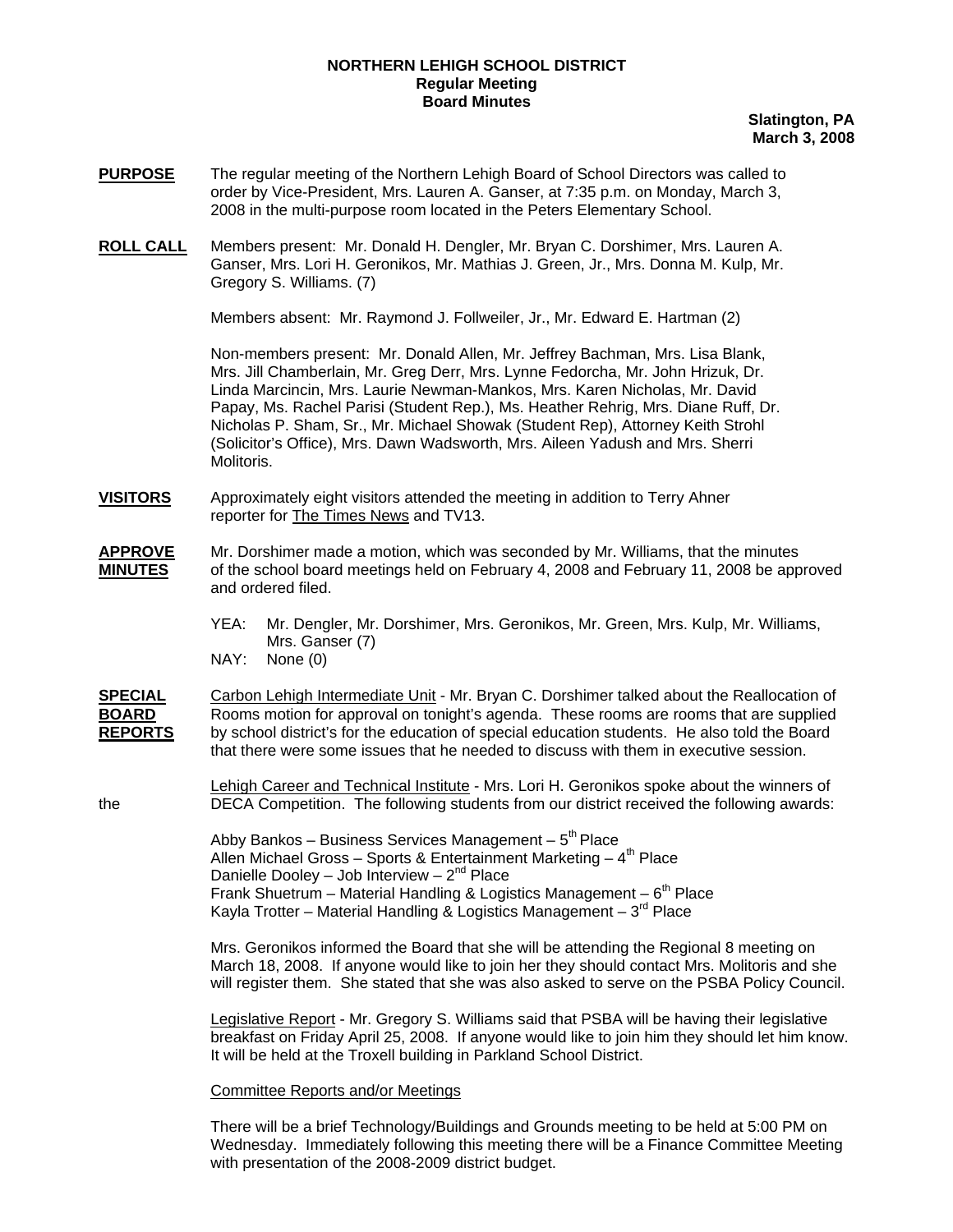| <b>SPECIAL</b>                                                             | Student Representatives to the Board Report                                                                                                                                                                                                                                                                                                                                                                                                                                                                                                                                                                                                                                               |  |  |  |  |
|----------------------------------------------------------------------------|-------------------------------------------------------------------------------------------------------------------------------------------------------------------------------------------------------------------------------------------------------------------------------------------------------------------------------------------------------------------------------------------------------------------------------------------------------------------------------------------------------------------------------------------------------------------------------------------------------------------------------------------------------------------------------------------|--|--|--|--|
| <b>BOARD</b><br><b>REPORTS</b><br>report (cont.)                           | Ms. Rachael Parisi and Mr. Michael Showak distributed their written student representative<br>and verbally reported on its contents.                                                                                                                                                                                                                                                                                                                                                                                                                                                                                                                                                      |  |  |  |  |
| 2009.<br>appeals,<br>not<br>Under the<br>manner you<br>places you          | Solicitor's Report - Attorney Keith Strohl informed the Board that there are changes to the<br>Right to Know/Public Records Law Act III 2008 which will go into place in January<br>Some significant changes are in Harrisburg there will be an Open Records Office for<br>every agency must appoint a Right to Know Officer and under the old act if you did<br>produce a record regularly through your business it was not considered a record.<br>new act if you have information available in any manner, electronically or in any<br>keep the record, it is considered a record. If the information is in three separate<br>will have to pull from all sources to create the record. |  |  |  |  |
|                                                                            | Federal and Other Programs Update - Mrs. Lynne B. Fedorcha reported that she has<br>submitted the letter of intent for the Pre-K Counts grant. She also reported that she was<br>invited to speak at the National RtI Trainer of Trainers conference. She also reported that Dr.<br>Marcincin will be attending the National Elementary School Principals Association (NESPA)<br>Conference and that all her expenses are being paid for by NESPA because she severs as<br>Secretary on the Board. Lastly, she informed the Board that in April the school district will be<br>going through a Special Education Compliance Audit.                                                        |  |  |  |  |
|                                                                            | Superintendent's Report - Dr. Nicholas P. Sham, Sr.                                                                                                                                                                                                                                                                                                                                                                                                                                                                                                                                                                                                                                       |  |  |  |  |
|                                                                            | Dr. Sham introduced Mrs. Yadush who addressed the Board on the meeting that was held<br>with the high school science department to discuss science lab equipment that could be<br>purchased using the funds given to the district by the Education Foundation.                                                                                                                                                                                                                                                                                                                                                                                                                            |  |  |  |  |
|                                                                            | Dr. Sham informed the Board that Mr. Mathias J. Green, Jr. currently serves on the LCCC<br>Board of Trustees but his term ends June 30, 2008. He asked for nominations for LCCC<br>Board of Trustees for the term July 1, 2008 to June 30, 2014.                                                                                                                                                                                                                                                                                                                                                                                                                                          |  |  |  |  |
|                                                                            | Dr. Sham informed the Board that Mr. Michael J. Torbert currently serves on the LCCC Board<br>of Trustees but his term ends June 30, 2008. He asked for nominations for candidates for<br>the LCCC Board of Trustees At-Large Seat for the term July 1, 2008 to June 30, 2014.                                                                                                                                                                                                                                                                                                                                                                                                            |  |  |  |  |
| <b>LCCC</b><br>Board of<br><b>Trustees</b><br>Nominations                  | Mrs. Geronikos made a motion, which was seconded by Mr. Dorshimer, that the Board of<br>Education appointment Mr. Mathias J. Green, Jr. to serve on the LCCC Board of Trustees<br>from July 1, 2008 to June 30, 2014.                                                                                                                                                                                                                                                                                                                                                                                                                                                                     |  |  |  |  |
|                                                                            | YEA:<br>Mr. Dengler, Mr. Dorshimer, Mrs. Geronikos, Mr. Green, Mrs. Kulp, Mr. Williams,<br>Mrs. Ganser (7)<br>NAY:<br>None $(0)$                                                                                                                                                                                                                                                                                                                                                                                                                                                                                                                                                          |  |  |  |  |
| <b>LCCC</b><br>Board of<br><b>Trustees</b><br>At-Large Seat<br>Nominations | Mr. Green made a motion, which was seconded by Mrs. Geronikos, that the Board of<br>Education recommend Mr. Michael J. Torbert, as a candidate for the open LCCC Board of<br>Trustees At-Large Seat from July 1, 2008 to June 30, 2014.                                                                                                                                                                                                                                                                                                                                                                                                                                                   |  |  |  |  |
|                                                                            | YEA:<br>Mr. Dengler, Mr. Dorshimer, Mrs. Geronikos, Mr. Green, Mrs. Kulp, Mr. Williams,<br>Mrs. Ganser (7)<br>NAY:<br>None $(0)$                                                                                                                                                                                                                                                                                                                                                                                                                                                                                                                                                          |  |  |  |  |
| Executive<br>Session                                                       | An executive session was held at 6:30 p.m. in the Teachers Lounge at Peters Elementary to<br>discuss personnel issues.                                                                                                                                                                                                                                                                                                                                                                                                                                                                                                                                                                    |  |  |  |  |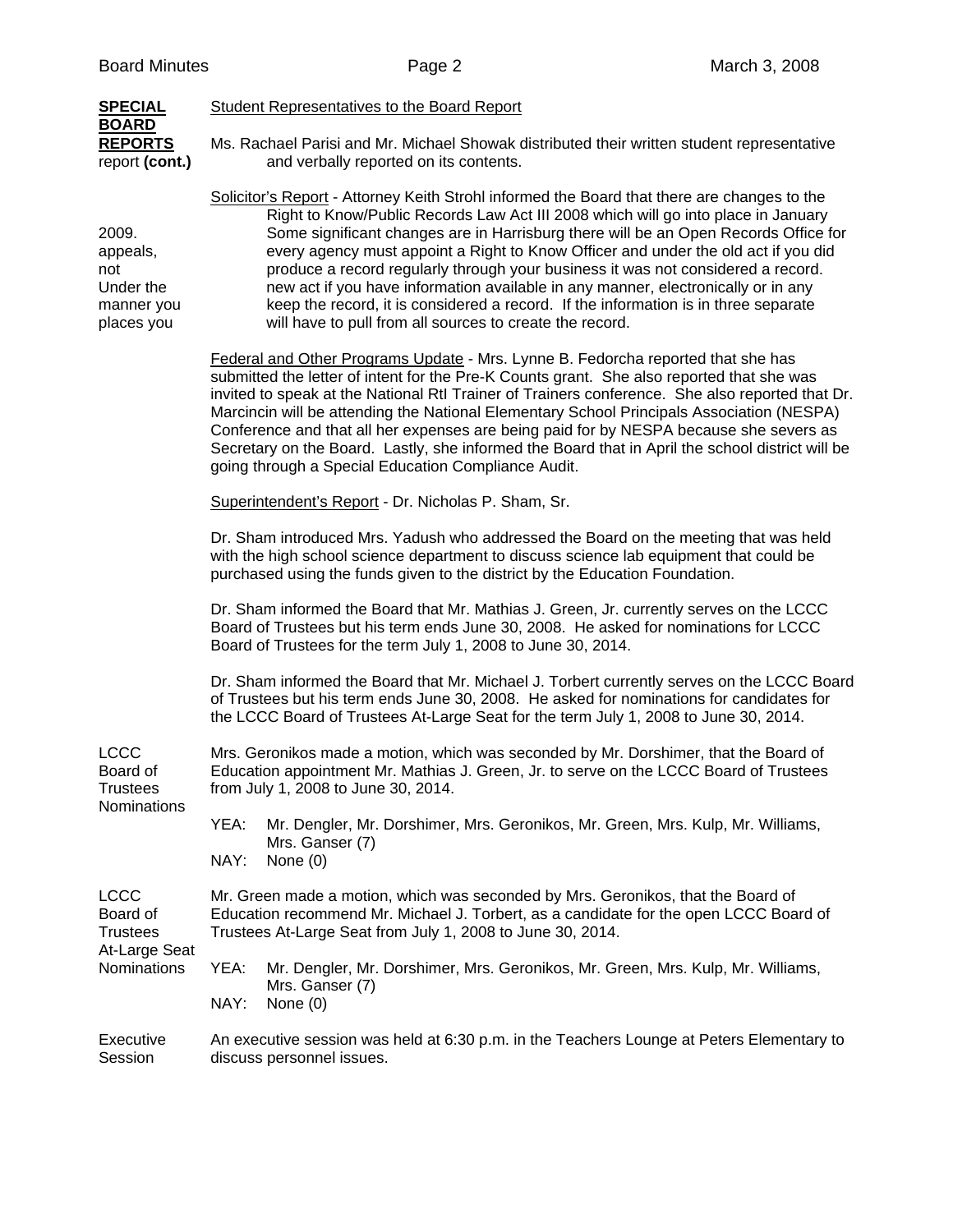| <b>Board Minutes</b>                     |                                                                                                                                                                                                                                                                                                                                                                                                                                                                                                                                  | Page 3                                                       | March 3, 2008                                                                                                                                                                |  |  |
|------------------------------------------|----------------------------------------------------------------------------------------------------------------------------------------------------------------------------------------------------------------------------------------------------------------------------------------------------------------------------------------------------------------------------------------------------------------------------------------------------------------------------------------------------------------------------------|--------------------------------------------------------------|------------------------------------------------------------------------------------------------------------------------------------------------------------------------------|--|--|
| <b>PERSONNEL</b>                         | Mr. Dengler made a motion, which was seconded by Mr. Dorshimer, that the Board of<br>Education approves the following personnel items:                                                                                                                                                                                                                                                                                                                                                                                           |                                                              |                                                                                                                                                                              |  |  |
| Substitute<br>Non-<br>Instructional      | Approve the following as a substitute cafeteria worker for the 2007-2008 school year at the<br>approved 2007-2008 Supplementary Personnel Salary Schedule substitute rates:                                                                                                                                                                                                                                                                                                                                                      |                                                              |                                                                                                                                                                              |  |  |
|                                          | Debra Hunter                                                                                                                                                                                                                                                                                                                                                                                                                                                                                                                     |                                                              |                                                                                                                                                                              |  |  |
| Co-Curricular<br>Volunteers<br>2007-2008 | <b>Assistant Track &amp; Field Coach</b><br>Jessica Schoenberger                                                                                                                                                                                                                                                                                                                                                                                                                                                                 |                                                              |                                                                                                                                                                              |  |  |
| Unpaid<br>Volunteers                     | Approve the following unpaid volunteer aide in the Peters Elementary School and/or<br>Slatington Elementary School for the 2007-2008 school year:                                                                                                                                                                                                                                                                                                                                                                                |                                                              |                                                                                                                                                                              |  |  |
|                                          | Rebecka MacArthur<br>*Pending Verification of Clearances                                                                                                                                                                                                                                                                                                                                                                                                                                                                         |                                                              |                                                                                                                                                                              |  |  |
|                                          | YEA:                                                                                                                                                                                                                                                                                                                                                                                                                                                                                                                             |                                                              | Mr. Dengler, Mr. Dorshimer, Mrs. Geronikos, Mr. Green, Mrs. Kulp, Mr. Williams,                                                                                              |  |  |
|                                          | Mrs. Ganser (7)<br>NAY:<br>None $(0)$                                                                                                                                                                                                                                                                                                                                                                                                                                                                                            |                                                              |                                                                                                                                                                              |  |  |
| <b>CONFER-</b><br><b>ENCES</b>           | approves the following conference items:                                                                                                                                                                                                                                                                                                                                                                                                                                                                                         |                                                              | Mr. Green made a motion, which was seconded by Mr. Williams, that the Board of Education                                                                                     |  |  |
|                                          | Approve the following high school 9 <sup>th</sup> grade transition team teachers and middle states co-<br>coordinator to attend the 16 <sup>th</sup> Annual Model School Conference being held in Orlando Florida<br>from Sunday June 22, 2008 - Wednesday June 25, 2008. This conference is apart of the<br>Rigor and Relevance in the classroom initiative from the Project 720 Grant. Requesting for<br>approval to spend an estimated \$7,500.00 from the Project 720 Grant for these teachers to<br>attend this conference. |                                                              |                                                                                                                                                                              |  |  |
|                                          | <b>Rene Evans</b><br>Jon DeFrain<br>Abby Bloss<br>Mary Ann S.-Mattiola<br>Eric Schmidt<br><b>Christine Leslie</b>                                                                                                                                                                                                                                                                                                                                                                                                                |                                                              |                                                                                                                                                                              |  |  |
|                                          | Jill Chamberlain - Student Assistance Program Training - April 8-10, 2008 - Wilkes-Barre,<br>PA - Registration: \$375.00, Lodging, Travel: \$147.60 - Total Approximate Cost: \$522.60 -<br>Funding: Safe and Drug Free Schools Budget                                                                                                                                                                                                                                                                                           |                                                              |                                                                                                                                                                              |  |  |
| Approximate                              |                                                                                                                                                                                                                                                                                                                                                                                                                                                                                                                                  | Cost: \$753.45 - Funding: Peters Elementary Principal Budget | Karen Nicholas - PASA Women's Caucus Conference 2008 - April 30 - May 2, 2008 -<br>Hershey, PA - Registration: \$295.00, Lodging: \$392.00, Travel: \$66.45 - Total          |  |  |
| Approximate                              |                                                                                                                                                                                                                                                                                                                                                                                                                                                                                                                                  | Cost: \$670.65 - Funding: High School Principal Budget       | Aileen Yadush - PASA Women's Caucus Conference 2008 - April 30 - May 2, 2008 -<br>Hershey, PA - Registration: \$395.00, Lodging: \$210.00, Travel: \$65.65 - Total           |  |  |
|                                          | Approximate Cost: \$291.00 - Funding: Food Service Budget                                                                                                                                                                                                                                                                                                                                                                                                                                                                        |                                                              | Diane Ruff-Strengthening the Food Resource Safety Net Conference - May 20-21, 2008 -<br>Harrisburg, PA - Registration: \$130.00, Lodging: \$120.00, Travel: \$101.00 - Total |  |  |
|                                          | YEA:<br>Mrs. Ganser (7)<br>NAY:<br>None (0)                                                                                                                                                                                                                                                                                                                                                                                                                                                                                      |                                                              | Mr. Dengler, Mr. Dorshimer, Mrs. Geronikos, Mr. Green, Mrs. Kulp, Mr. Williams,                                                                                              |  |  |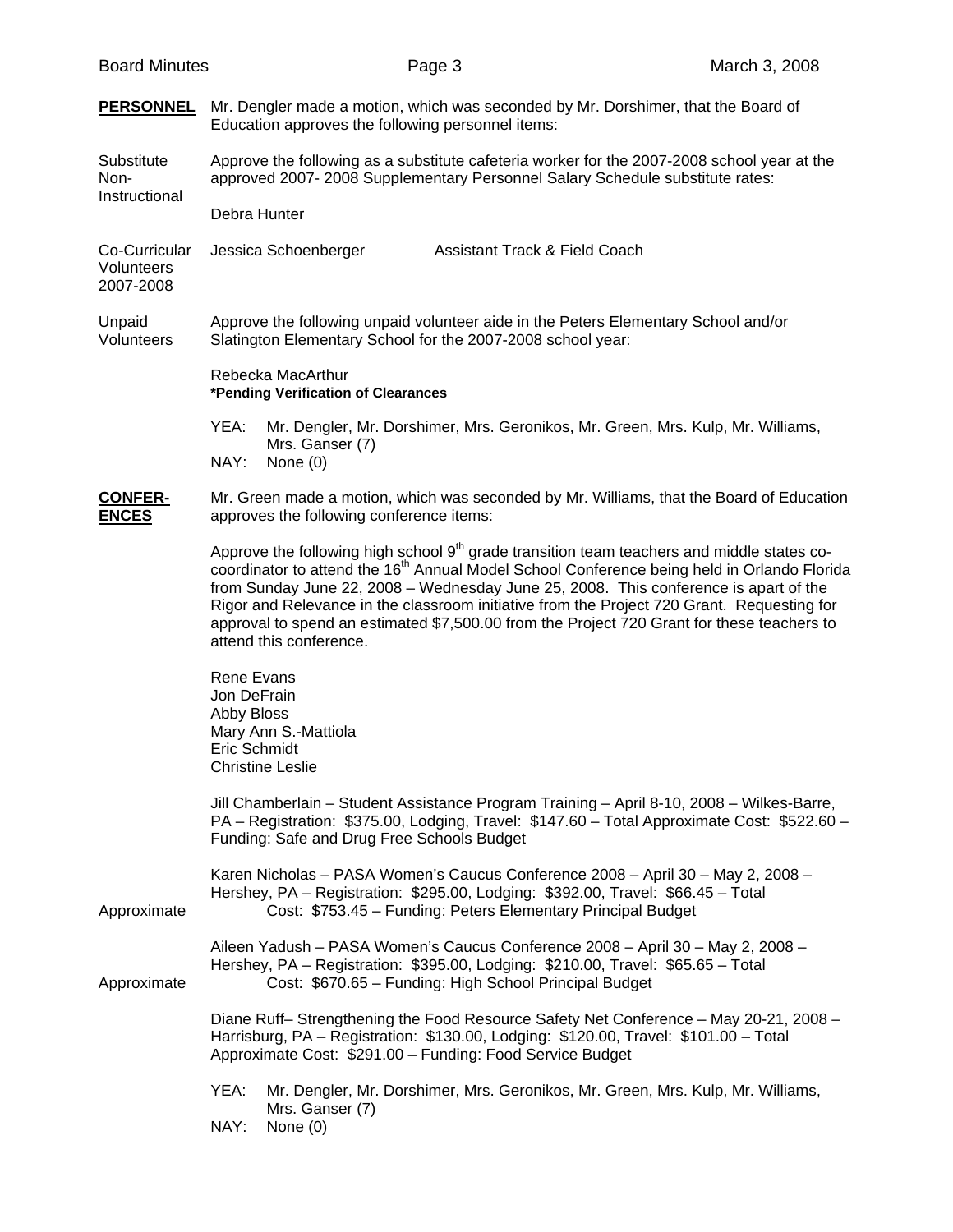|  | <b>Board Minutes</b> |
|--|----------------------|
|--|----------------------|

| <b>POLICY</b>                                                       | Mr. Dorshimer made a motion, which was seconded by Mrs. Geronikos, that the Board of<br>Education approves the following policy items:                                                                                                                                                                                                                                                                                                                                                                                                                        |                                                                                                                            |  |  |
|---------------------------------------------------------------------|---------------------------------------------------------------------------------------------------------------------------------------------------------------------------------------------------------------------------------------------------------------------------------------------------------------------------------------------------------------------------------------------------------------------------------------------------------------------------------------------------------------------------------------------------------------|----------------------------------------------------------------------------------------------------------------------------|--|--|
| <b>Board Policy</b>                                                 | Approve new school board policy #220- Pupils - Student Expression/Distribution and                                                                                                                                                                                                                                                                                                                                                                                                                                                                            |                                                                                                                            |  |  |
| Posting<br>Second<br>Reading                                        | of Materials, as presented after second reading.                                                                                                                                                                                                                                                                                                                                                                                                                                                                                                              |                                                                                                                            |  |  |
| <b>Field Trip</b>                                                   | 5 <sup>th</sup> Grade Students - Slatington Elementary School - State Museum of Pennsylvania and                                                                                                                                                                                                                                                                                                                                                                                                                                                              |                                                                                                                            |  |  |
| $5th$ Grade                                                         | Capital Building, Harrisburg, PA - April 25, 2008 - Funded by PTO and fund raising efforts                                                                                                                                                                                                                                                                                                                                                                                                                                                                    |                                                                                                                            |  |  |
|                                                                     | YEA:                                                                                                                                                                                                                                                                                                                                                                                                                                                                                                                                                          | Mr. Dengler, Mr. Dorshimer, Mrs. Geronikos, Mr. Green, Mrs. Kulp, Mr. Williams,<br>Mrs. Ganser (7)                         |  |  |
|                                                                     | NAY:<br>None (0)                                                                                                                                                                                                                                                                                                                                                                                                                                                                                                                                              |                                                                                                                            |  |  |
| <b>CURRIC-</b><br><b>ULUM AND</b><br><b>INSTRUC-</b><br><b>TION</b> | Mr. Dorshimer made a motion, which was seconded by Mr. Green, that the Board of<br>Education approves the following curriculum and instruction item:                                                                                                                                                                                                                                                                                                                                                                                                          |                                                                                                                            |  |  |
| 2008-2009<br><b>CLIU Facilities</b><br>Plan Report                  | Approve the following resolution to adopt the 2008-2009 Carbon Lehigh Intermediate<br>Unit Facilities Plan Committee Report that was unanimously adopted by the CLIU<br>Facilities Plan Committee on February 5, 2008.                                                                                                                                                                                                                                                                                                                                        |                                                                                                                            |  |  |
|                                                                     | <b>RESOLVED:</b><br>It is recommended that the Northern Lehigh School District Board of<br>Directors approve the 2008-2009 Facilities Plan Committee Report as unanimously<br>adopted by the CLIU Facilities Plan Committee on February 5, 2008. In addition, the<br>Board reaffirms its commitment to the original construct of the Facilities Planning,<br>approved November 1, 1989, which consists of a series of prioritized inquiries to be<br>considered in determining future locations of the CLIU and school district special education<br>classes. |                                                                                                                            |  |  |
|                                                                     | YEA:<br>NAY:                                                                                                                                                                                                                                                                                                                                                                                                                                                                                                                                                  | Mr. Dengler, Mr. Dorshimer, Mrs. Geronikos, Mr. Green, Mrs. Kulp, Mr. Williams,<br>Mrs. Ganser (7)<br>None (0)             |  |  |
| <b>FINANCIAL</b>                                                    | Mr. Dengler made a motion, which was seconded by Mr. Williams, that the Board of<br>Education approves the following financial items:                                                                                                                                                                                                                                                                                                                                                                                                                         |                                                                                                                            |  |  |
| Cash Mngt<br>Portfolio                                              | Approve the Arthurs Lestrange Cash Management Portfolio for the months of January 2008.                                                                                                                                                                                                                                                                                                                                                                                                                                                                       |                                                                                                                            |  |  |
| Resolution<br>Delinquent<br>Taxes                                   | Approve the resolution directing Northampton County Tax Claim Bureau not to collect<br>delinquent taxes. (Attachment)                                                                                                                                                                                                                                                                                                                                                                                                                                         |                                                                                                                            |  |  |
| Northampton<br>County                                               | YEA:                                                                                                                                                                                                                                                                                                                                                                                                                                                                                                                                                          | Mr. Dengler, Mr. Dorshimer, Mrs. Geronikos, Mr. Green, Mrs. Kulp, Mr. Williams,                                            |  |  |
|                                                                     | NAY:                                                                                                                                                                                                                                                                                                                                                                                                                                                                                                                                                          | Mrs. Ganser (7)<br>None $(0)$                                                                                              |  |  |
| <b>INFORMA-</b>                                                     | Minutes of the Lehigh Career and Technical Institute Joint Operating Committee Meeting                                                                                                                                                                                                                                                                                                                                                                                                                                                                        |                                                                                                                            |  |  |
| held<br><u>TION</u>                                                 | on January 23, 2008 and the LCTI Director's Report for February 2008 were distributed.                                                                                                                                                                                                                                                                                                                                                                                                                                                                        |                                                                                                                            |  |  |
|                                                                     | Minutes of the Washington Township Board of Supervisors meeting held on January 8, 2008<br>were distributed.                                                                                                                                                                                                                                                                                                                                                                                                                                                  |                                                                                                                            |  |  |
|                                                                     |                                                                                                                                                                                                                                                                                                                                                                                                                                                                                                                                                               | Minutes of the Carbon Lehigh Intermediate Unit 21 Board of Directors meeting held on<br>January 21, 2008 were distributed. |  |  |